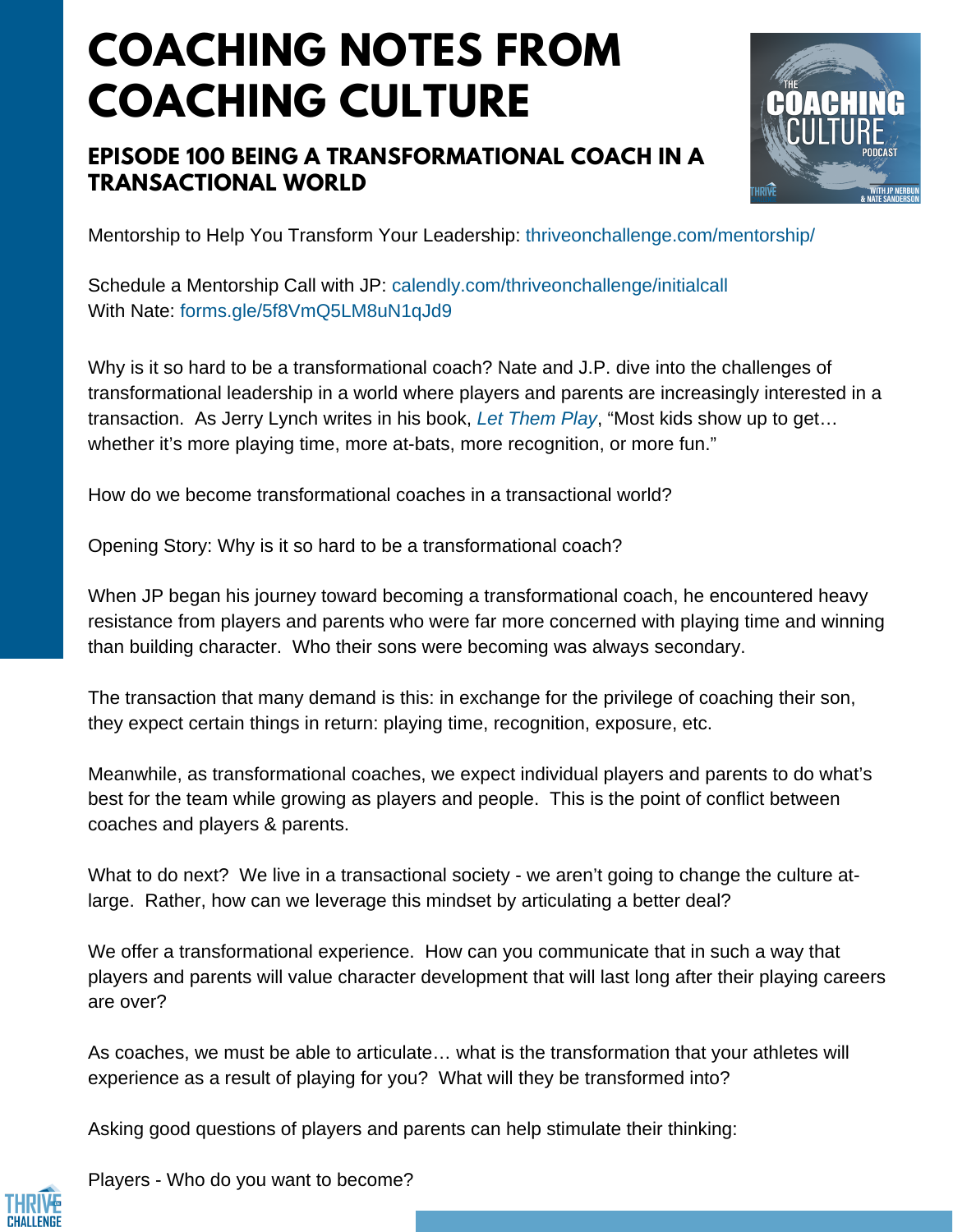## **COACHING NOTES FROM COACHING CULTURE**

### **EPISODE 100 BEING A TRANSFORMATIONAL COACH IN A TRANSACTIONAL WORLD**



Parents - What are your concerns for the next four years of your child's life?

Nate shared the story of Matt Sayman as told in his book *The Leftovers: [Basketball,](https://www.amazon.com/Leftovers-Basketball-Betrayal-Baylor-Beyond/dp/1626970181/ref=sr_1_3?keywords=the+leftovers+baylor+book&qid=1566486496&s=gateway&sr=8-3) Betrayal, Baylor, and [Beyond](https://www.amazon.com/Leftovers-Basketball-Betrayal-Baylor-Beyond/dp/1626970181/ref=sr_1_3?keywords=the+leftovers+baylor+book&qid=1566486496&s=gateway&sr=8-3)*. Sayman was a member of the Baylor men's basketball team when the program was devastated by the murder of a teammate and the corruption of the program that was exposed in the aftermath. Sayman's dream of playing the NCAA tournament was dashed, and he was forced to wrestle with this question: **What do you want when you can't have what you want?**

#### **The [Notecard](https://www.breakthroughbasketball.com/coaching/stopped-dealing-with-parents.html?filterreviews=newest#viewcomments) Activity**

Card 1 - Have players write individual goals on one side - and team goals on the other.

Card 2 -Tell players, "What if I told you today that it's impossible to accomplish a single one of those goals no matter how hard you work, no matter what we do as a team. *What would you want if you can't have what you want? What do you want your experience to be like?*

Have players share.

Card 3 - Have players write specific things they can do to help create that experience for others.

This activity helps the team describe the type of experience they want to have together, and allows players to consider how they want to grow as a member of the team.

Brad Stevens asked the question, "If you couldn't play at all, would you be a valuable teammate every day?" See JP's article on the subject [HERE.](https://thriveonchallenge.com/if-you-couldnt-play-at-all/)